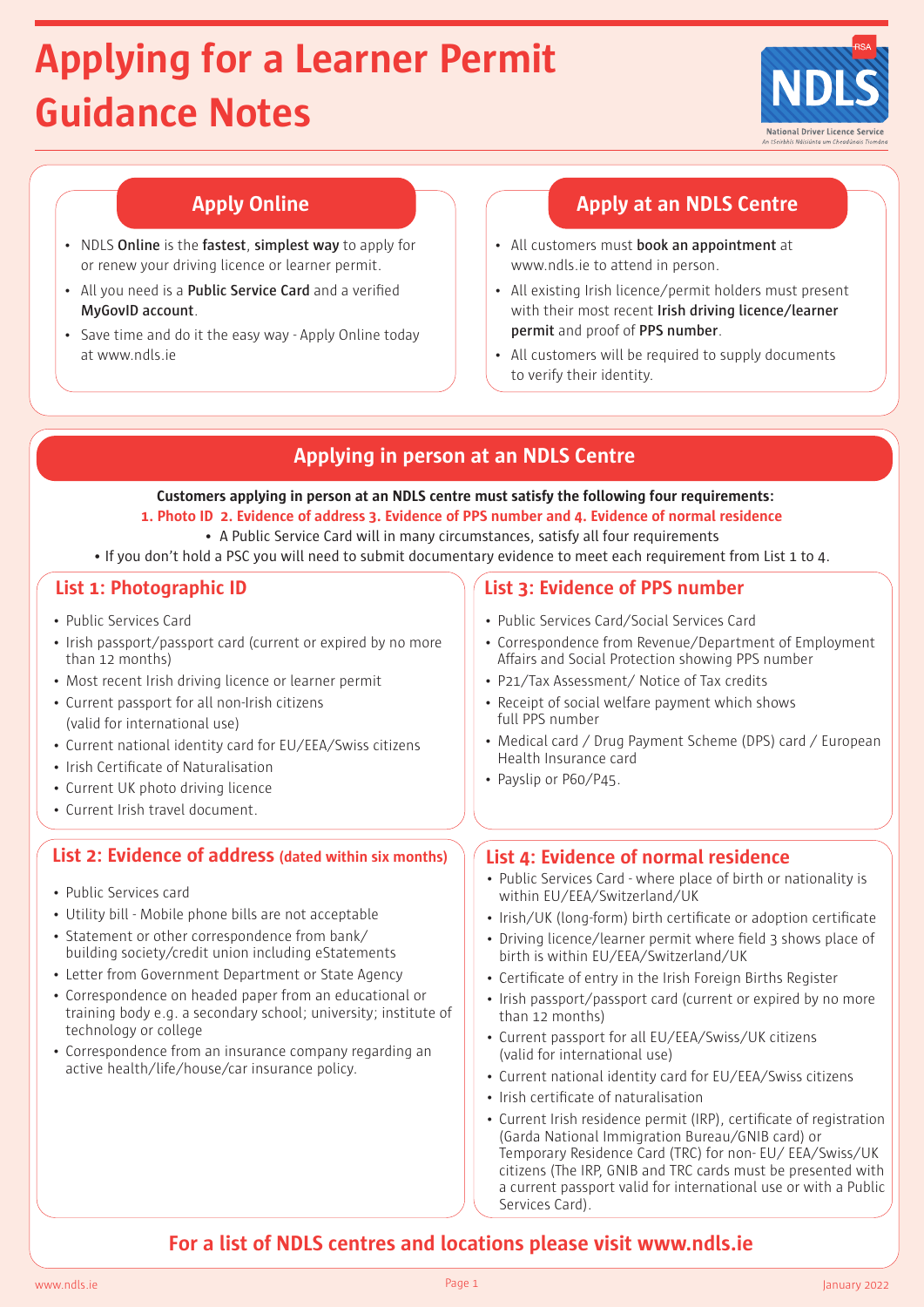# **Applying in person**

The NDLS Officer will ask you to confirm your personal and application details. Please ensure you read the guidelines below as you will be required to declare that all the information you give is correct. Giving false information is an offence under the Road Traffic Act and penalties apply.

# **Personal Details**

# **First Name and Surname**

Your first name and surname must exactly match the photographic ID you present (See List 1 on page 1) If your surname has changed since your last learner permit or driving licence was issued you must indicate the reason why and provide supporting documentation (eg. marriage certificate, divorce/separation confirmation, deed poll enrolled in the High Court). Original documents are required.

# **Address/Normal Residence**

Address should be the place where you normally reside; for a student this generally means the family home. Your name and address must exactly match the evidence of address provided and must be dated within last six months (See List 2 on page 1). Student accommodation, business addresses or care of addresses are not acceptable. You will be required to provide your Eircode.

To make an application for a driving licence or learner permit, you must be entitled to live here and be normally resident in Ireland. This generally means that you live here at least 185 days each calendar year because of work or personal ties. If you are studying or working abroad, you may still be considered normally resident in Ireland provided you return here regularly.

See List 4 on page 1 for the full list of documents which can be accepted as evidence of normal residence.

# **PPS Number**

Personal Public Service Number must be given, and evidence provided (See List 3 on page 1). If you do not have a PPS number please contact the Department of Social Protection on 1890 927 999 or visit www.mywelfare.ie

Where a customer has applied to the NDLS and has been issued with a learner permit since 29 October 2013, there is no requirement to present evidence of PPS number again unless it has changed, then evidence must be provided.

# **Your Learner Permit**

A learner permit is issued for the purposes of learning to drive. If you are applying for a first time learner permit in a new licence category you must pass a driver theory test in the relevant category before taking out a learner permit. If your existing learner permit has expired by five years or more you are considered to be a first time learner permit applicant and must re-sit the theory test. For more details please refer to www.theorytest.ie

## **Categories**

For a definition of the categories and minimum age requirements please refer to www.ndls.ie

| <b>Group 1 Vehicles and Licence Category</b> | <b>Group 2 Vehicles and Licence Category</b> |  |  |
|----------------------------------------------|----------------------------------------------|--|--|
| AM                                           | C<br>ಀಀ                                      |  |  |
| A                                            | C1                                           |  |  |
| A1                                           | םחו<br>CE<br>ਲ<br>ਨਨ                         |  |  |
| A <sub>2</sub>                               | C1E<br>o Lo<br>π                             |  |  |
| B                                            | D<br>$\bullet$ . $\bullet$                   |  |  |
| BE                                           | D <sub>1</sub>                               |  |  |
| W                                            | DE<br>σ<br>$\bullet$ $\bullet$               |  |  |
|                                              | D <sub>1</sub> E                             |  |  |

### **Lost/Stolen/Damaged learner permit**

If your current or most recently issued driving licence or learner permit has been lost/stolen or damaged, you must complete a **Garda Declaration** form and have it stamped at your local garda station. This form is available to download at www.ndls.ie

# **Applying for 3rd or subsequent Learner Permit**

If applying for a 3rd or subsequent learner permit you must have taken and failed a driving test in the previous two years or have applied for a driving test.

# **Renewal of a Learner Permit**

You can apply to renew your learner permit if expired or three months in advance of the expiry date.

Any unexpired period remaining on a previous learner permit will not be added to your new one.

# **Important Information when issued with a Learner Permit and you wish to sit a driving test**

If you are granted a learner permit for vehicles in licence categories B, A, A2, A1, AM and W and have not held a learner permit in the previous five years, you must wait a period of six months before being able to sit a driving test. First time learner permit holders must complete Essential Driver Training (EDT) or Initial Basic Training (IBT) before sitting the driving test.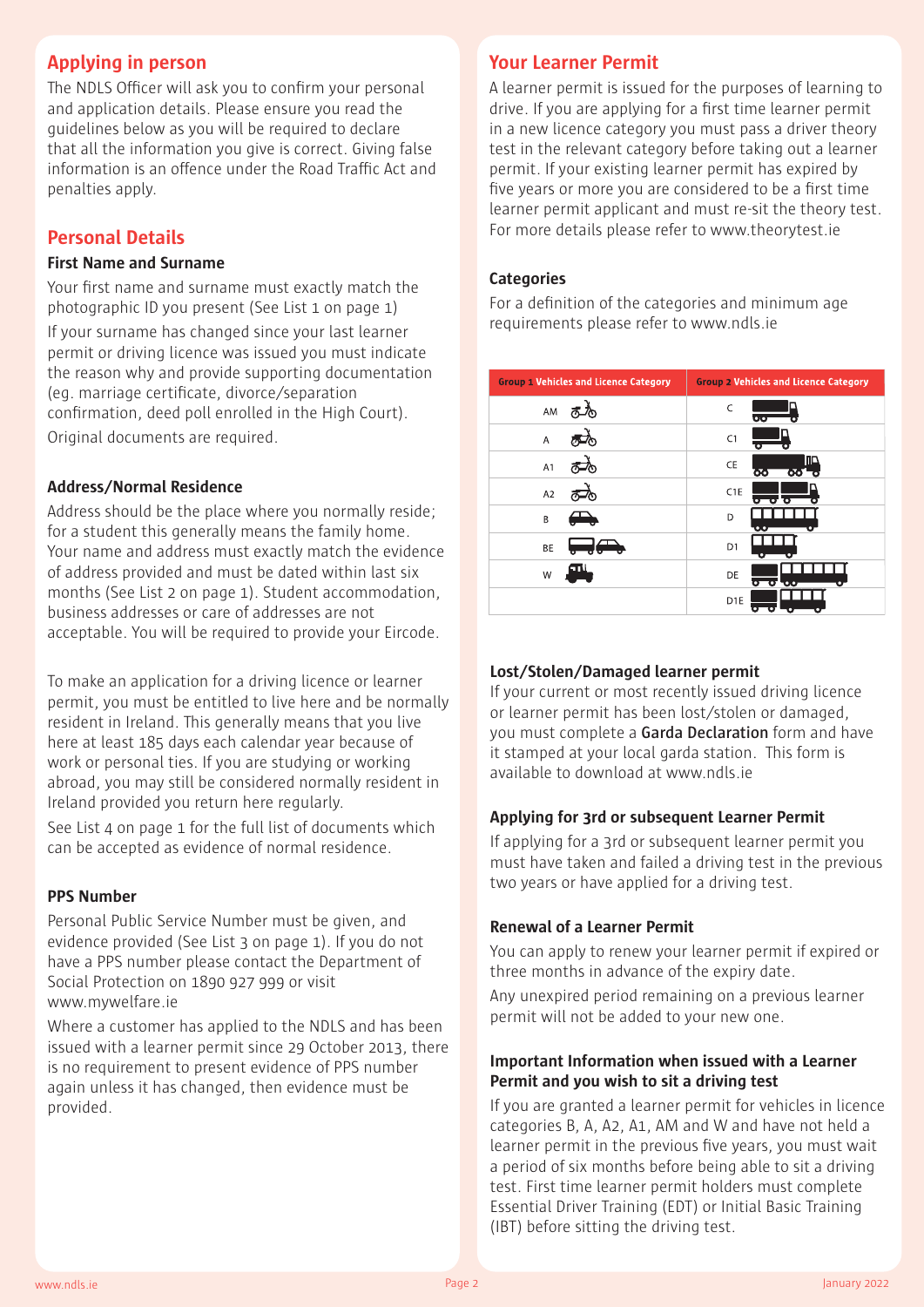# **Driver Fitness**

**An Eyesight Report Form** (download at www.ndls.ie) **is required:**

- For all first time applications for a learner permit
- If you previously wore glasses/lenses for driving and are no longer required to do so

## **An Eyesight Report Form is not required where:**

• A medical report is provided unless otherwise indicated by your GP.

Drivers must meet a certain standard of medical fitness in order to drive safely. If your GP advises you to stop driving it is then an offence to continue driving and it also affects your insurance cover.

**Medical Report form** (download at www.ndls.ie) **must be submitted if:**

- You answer yes to any of the health and fitness questions 4-24, 25(b) or 26(b).
- If you are applying for any of the Group 2 categories (bus and truck).
- If you are over the age of 75 (or your existing licence/ permit expires the day before your 75th birthday).

The medical report form must be dated within one month of application date. If you are required to submit a medical report form it must be completed by a Medical Practitioner on the Irish Medical Council Register (Specialist or General)

# **General Information**

### **Fees and Payment**

### **Learner Permit Fees**

| New learner permit and renewals                  |      |  |
|--------------------------------------------------|------|--|
| Replacement or duplicate learner permit          |      |  |
| Adding a new category to existing learner permit |      |  |
| Learner permit for over 70                       |      |  |
| One-year learner permit (medical grounds)        | Free |  |

#### **NDLS Accepted payment methods**

|  | Debit Card, Credit Card, Google Pay |
|--|-------------------------------------|
|  |                                     |

Apple Pay, Payzone voucher

The NDLS will only accept one payment for one application – a single payment for multiple applications will not be accepted.

The NDLS will process debit and credit card payments in accordance with the Payment Card Industry (PCI) rules. If you wish to use a third-party debit or credit card for payment, then the third party must be present in person to make payment.

# **Initial Basic Training (IBT) for Motorcyclists**

IBT is a mandatory training course that teaches basic riding skills to learner motorcyclists. You will have to complete a motorcycle IBT training course before you can take your bike on the road unsupervised. You can only take the IBT course with an approved trainer. All category A learner permit holders must complete IBT before driving on the road with the exception of those issued a category A learner permit prior to November 1999 and continue to hold that entitlement. For more detailed information in relation to IBT please refer to www.rsa.ie

# **Certificate of Professional Competency (CPC) – Trucks and Buses**

The minimum age for taking out a learner permit in categories, C, CE, D and DE depends on whether you take the CPC test for that category. CPC is required if aged under 21 for categories C and CE and if aged under 24 for categories D and DE. A table of categories including a description, minimum age and other conditions can be found on www.ndls.ie. If you are undertaking CPC you will have to take a CPC theory test and when taking your driving test there will be a special CPC stage to the test. For more detailed information in relation to CPC please refer to www.rsa.ie

# **Application Checklist for Learner Permit**

### **You must book an appointment to attend an NDLS centre at www.ndls.ie**

# **For all applications for learner permits you must supply:**

- Photographic ID (see List 1 on page 1)
- Evidence of PPS number (see List 3 on page 1)
- Current/most recent learner permit
- Evidence of normal residence (see List 4 on page 1)
- Eyesight Report Form required for all first time applications (dated within one month) (see Driver Fitness page 3)
- Relevant fee (see page 3)
- Your photograph and signature will be captured at the NDLS office.

#### **For applications for learner permits you may also need:**

- Medical Report form, if required (dated within one month) (see Driver Fitness Page 3)
- If applying for a 3rd or subsequent learner permit you must have taken and failed a driving test in the previous 2 years or have applied for a driving test
- Evidence of new address if your address has changed since your last application (see List 2 on Page 1, must be dated within sixmonths)
- Completed Garda Declaration if your learner permit has been lost/stolen or damaged
- Completed relevant CPC see CPC details above